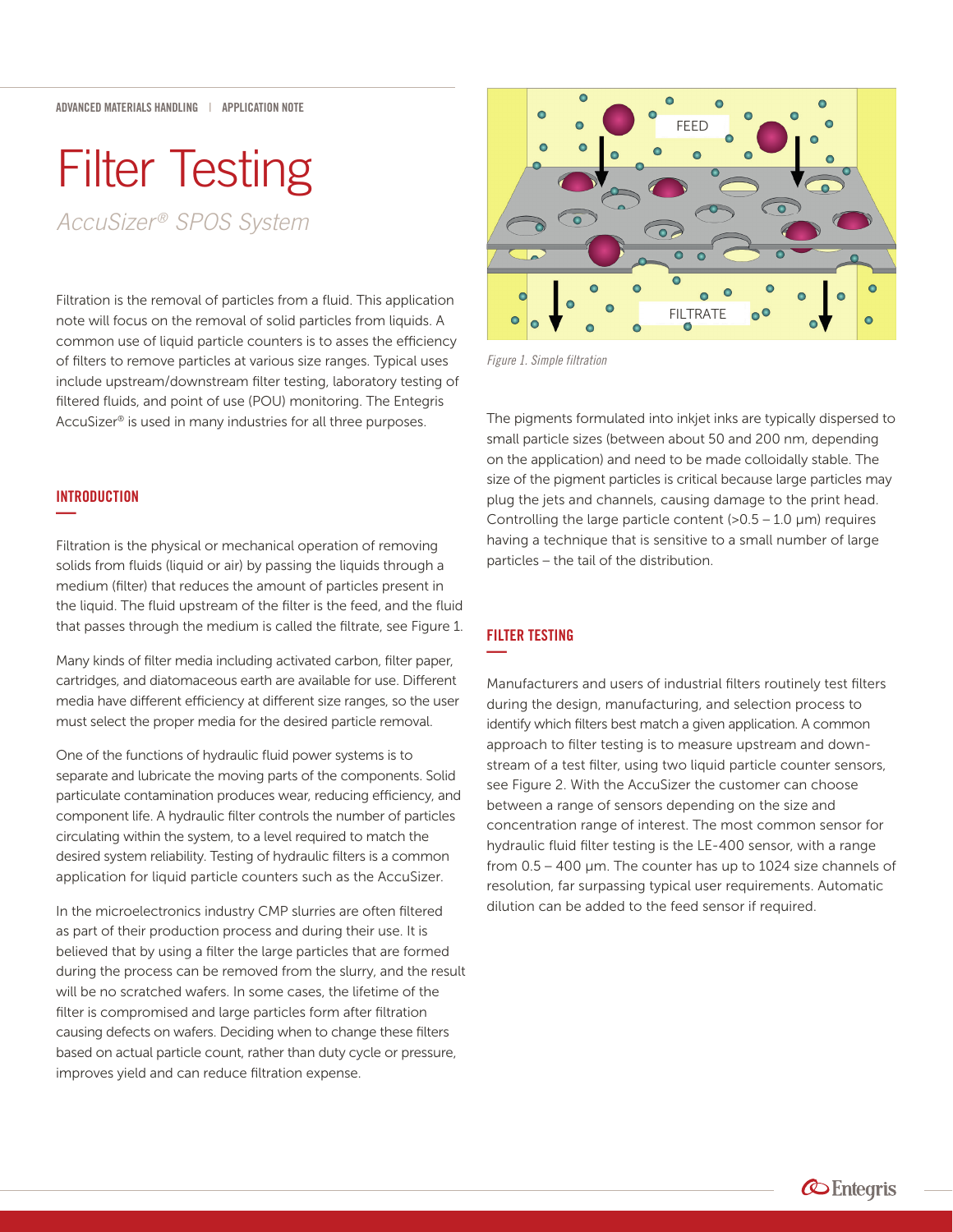

*Figure 2. Filter test stand*  $T$ . The typical data interpretation of  $\frac{1}{2}$ 

The typical data interpretation of hydraulic filter testing, as defined in ISO 16889, is the filtration ratio (or Beta ratio) as defined in ISO 16889, is the filtration ratio as defined in the equation below where x(c) is a specified particle size.  $p$  in eq. in 130  $\pm$ 

 $β x<sub>(c)</sub> =$  number of particles upstream  $Qx$  (c)  $µm$ <br>  $β x<sub>(c)</sub> =$  number of particles downstream  $Qx$  (c)  $µm$ 

Example: at 5 µm the filtration ratio can be expressed as a simple ratio or by subtracting 1 and multiplying by 100.

$$
\beta 5(c) = \frac{6000}{200} = 30 \text{ or } \left(\frac{30 - 1}{20}\right) \times 100 = 96.7\%
$$

#### CMP SLURRY **—**  $\texttt{SLURRY} \quad \texttt{C}\xspace = \texttt{C}\xspace - \texttt{C}\xspace - \texttt{C}\xspace - \texttt{C}\xspace - \texttt{C}\xspace - \texttt{C}\xspace - \texttt{C}\xspace - \texttt{C}\xspace - \texttt{C}\xspace - \texttt{C}\xspace - \texttt{C}\xspace - \texttt{C}\xspace - \texttt{C}\xspace - \texttt{C}\xspace - \texttt{C}\xspace - \texttt{C}\xspace - \texttt{C}\xspace - \texttt{C}\xspace - \texttt{C}\xspace - \texttt{C}\xspace - \texttt{C}\xspace - \texttt{C}\xspace - \text$

The AccuSizer is used in labs and in processes around the world, to monitor CMP slurry health and to optimize filtration to minimize surface defects. Figure 3 shows AccuSizer particle count data upstream (blue) and downstream (red) of the filter.



Figure 4 shows the results of a filtration test, in which an ingere instants are research of a macademics, in which an<br>inkjet ink is filtered using a 2 micron and 5 micron filter. Both filters show an improvement in the concentration of particles >1 micron. The unfiltered sample contained  $>$ 100,000 particles/mL greater than 1 micron, while the 5 micron and 2 micron contained  $\sim$ 70,000 and ~20,000 particles/mL respectively.  $B_0$  paradices  $\frac{1}{2}$  micron. The connected sample contains



Figure 4: Inkjet ink unfiltered and filtered at 5 and 2 μm *Figure 4. Inkjet ink unfiltered and filtered at 5 and 2 μm*

### $\overline{a}$ iments. The sensors based on single particle on single particle on single particle on single particle optical o **—**

range specifications available. Contact your local PSS The AccuSizer is an ideal system for testing filters and performing a wide range of filtration efficiency experiments. The sensors, based on single particle optical sizing (SPOS), have the widest size and concentration range specifications available. Contact your Regional Customer Service Center to see how we can match our technologies to your application requirements.



*Figure 3. CMP Slurry upstream/downstream of filter*